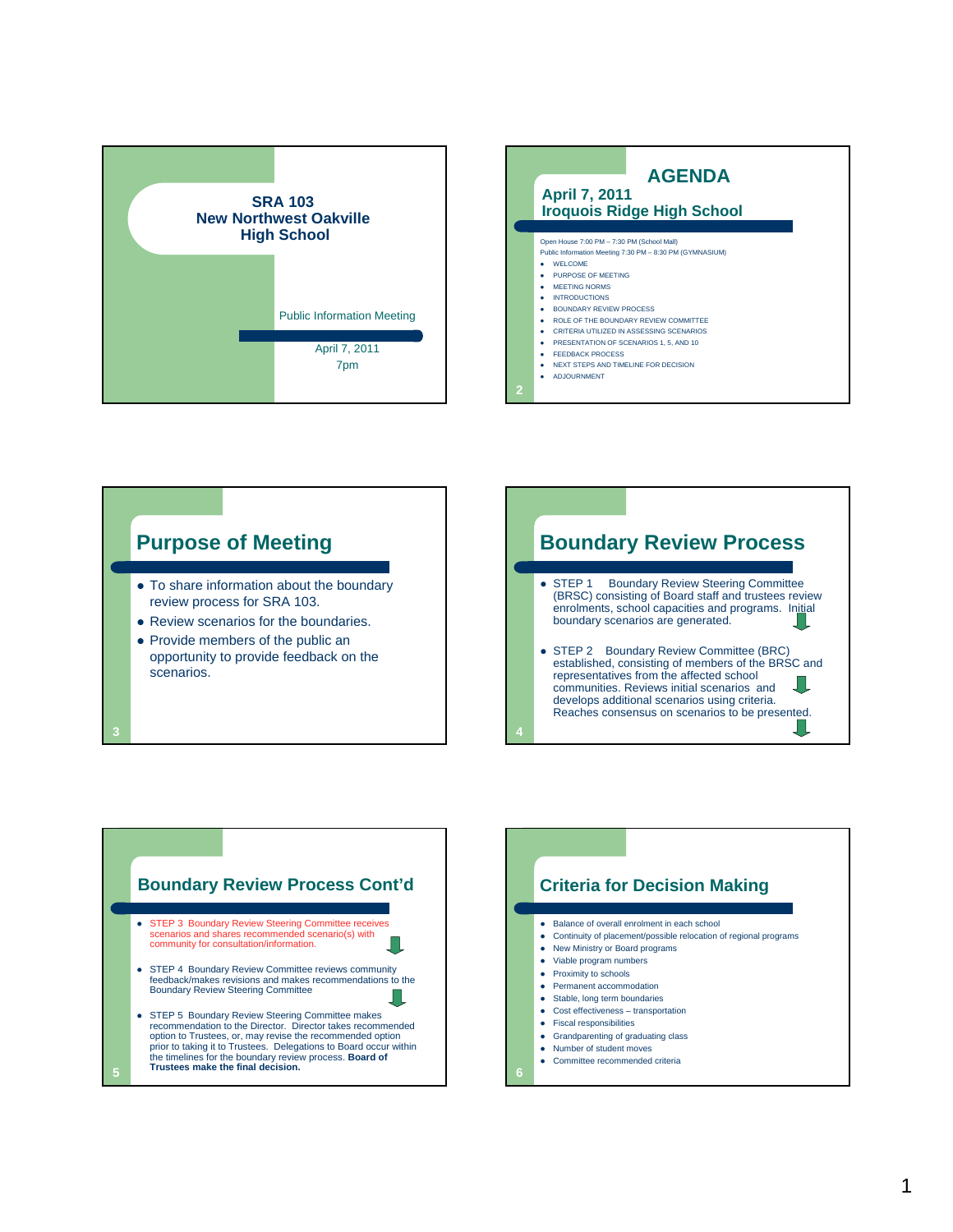# **Establishment of the BRC**

- Parents and community members were invited to attend an Open House Information Meeting at Abbey Park HS on January 11th, 2011 for the new High School in Northwest Oakville (SRA 103).
- At the meeting parents and community members were able to get a preliminary look at the Halton District School Board's plans for a new high school in Oakville and to learn more about the boundary review process. Parents of students in northwest Oakville elementary schools or at Abbey Park HS, White Oaks SS, or T.A. Blakelock HS were offered the opportunity to have representation on the BRC.
- Interested parties were requested to complete a form by January 13, 2011 expressing their interest in participating on the BRC.
- School councils were given the names of the volunteers for their review. School councils then forwarded the names of 2 reps to the BRSC. **8**

**7**

**11**

#### **Boundary Review Steering Committee Composition**

- Family of schools superintendent Ward 4
- Family of schools superintendent White Oaks
- Superintendent of Program
- Superintendent of Student Services
- Superintendent of Business Services
- Manager of Planning Department
- Trustee Ward 4
- Trustee TA Blakelock
- Trustee White Oaks

#### **The Boundary Review Committee Composition**

The Boundary Review Committee is made up of the members of the Steering Committee (listed previous slide) as well as;

- 2 Parent Representatives from each of the following schools: Palermo, Captain R. Wilson, Emily Carr, Forest Trail, West Oak, Heritage Glen, Pilgrim Wood, Abbey Lane, Abbey Park,
- White Oaks SS, T.A. Blakelock • Representatives from the community were solicited but no
- volunteers
- Trustee representing T.A. Blakelock HS
- Trustee Representing White Oaks SS
- **•** Associate Director representing the Director

### **Role of the Boundary Review Committee**

- The role of the BRC is to suggest the creation of various boundary scenarios.
- Review the scenarios based on criteria for decision making.
- Recommend scenarios to be presented to the community for input and feedback.
- Review input and feedback and make recommendation(s) to the Boundary Review Steering Committee.

**The Boundary Review Process**

- The Boundary Review Steering Committee and Boundary Review Committee met regularly to explore and assess all possible boundary scenarios.
- In the course of 6 meetings the Boundary Review Committee narrowed 15 scenarios down to 3 to be shared with the public.
- All 15 boundary scenarios are available on the Board website (www.hdsb.ca).

### **General Assumptions in Scenario Development**

- General Assumptions (utilized for purposes of consistency between the scenarios) *Please note: these scenarios are to initiate discussion – no boundaries, grades or programs have been confirmed.*
- SRA103 #1 will open September 2012 as a 1200 pupil place building and maximum of 12 portables allowed on site
- SRA103 #1 ENG program will start as a 9-11 program with gr12 ENG
- introduced one year afterwards • Brand new FI programs will start as a 9-10 program with gr11 FI introduced one
- year afterwards and gr12 FI introduced two years afterwards Palermo ENG and FI boundaries north of the Dundas Street currently go to
- White Oaks SS for ENG and FI; ENG students in the area will go to SRA103 #1<br>and if a new secondary school FI program is created in Ward 4 south of<br>Dundas Street then FI students in the area will attend that school
- Projections are based on Oct 31, 2010 enrolment numbers and existing historical patterns

**12**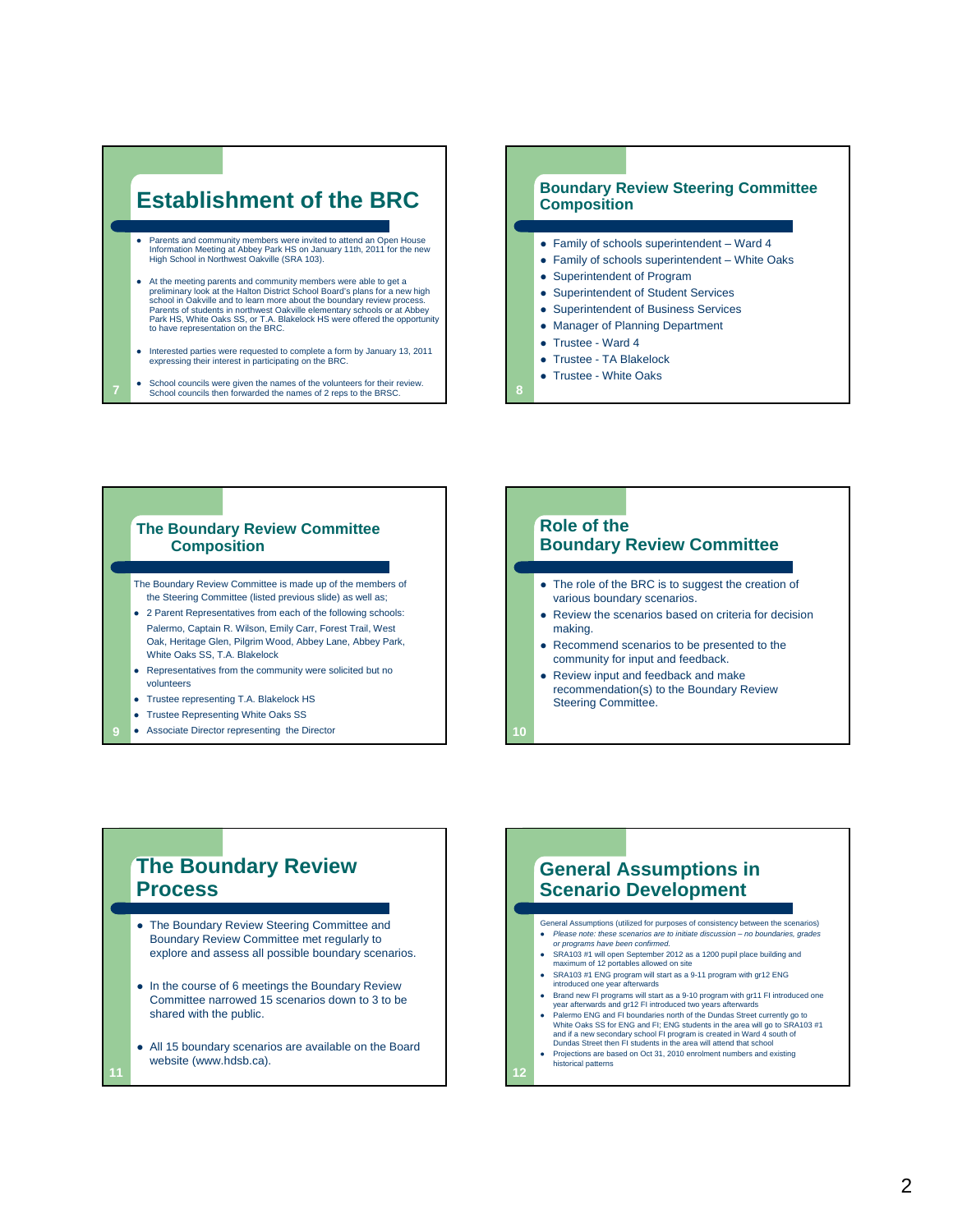









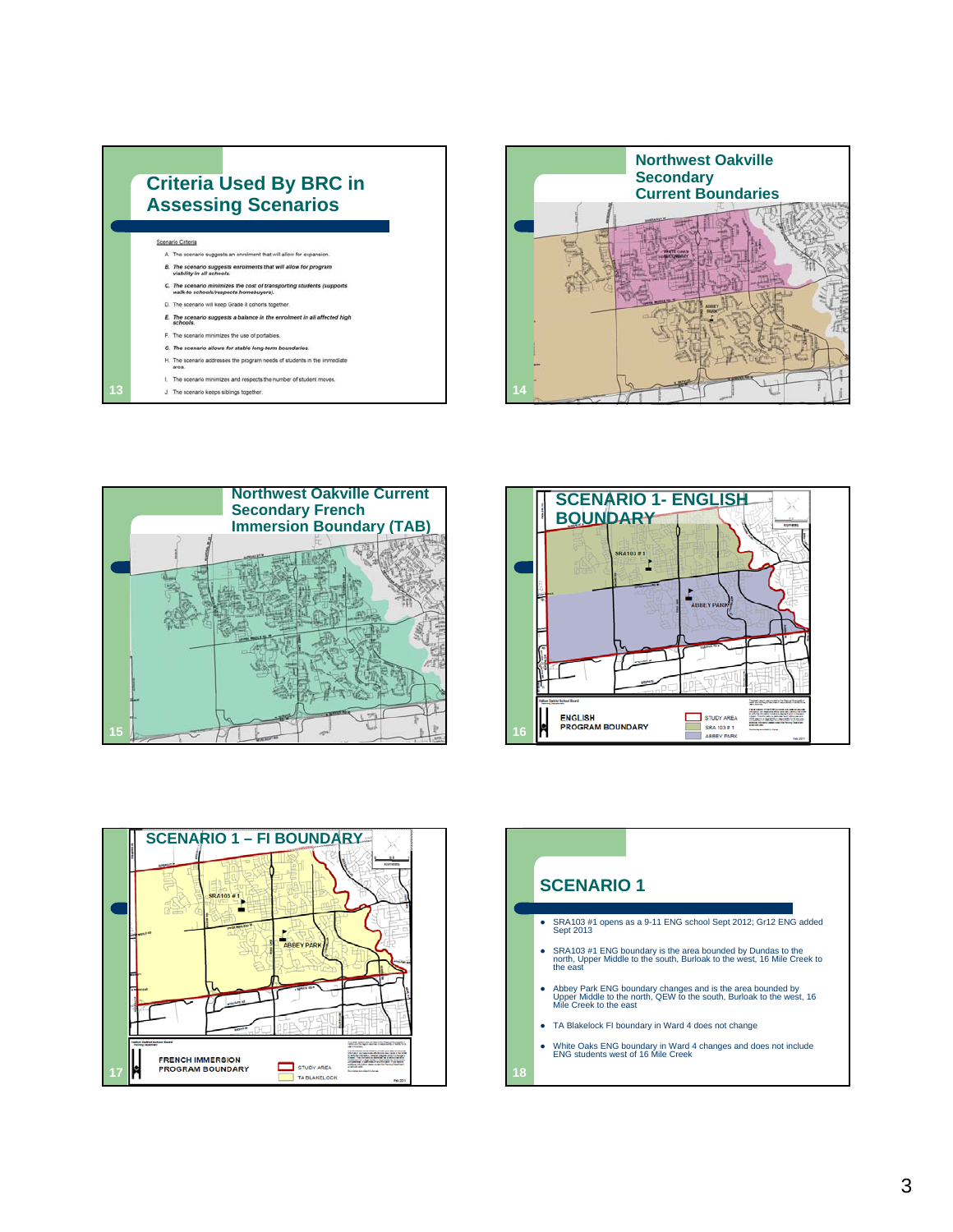|                                                         |      |       |      | <b>SCENARIO 1</b>          |                              |                     |                     |                              |                     |                        |                     |                     |                             |                     |                                    |
|---------------------------------------------------------|------|-------|------|----------------------------|------------------------------|---------------------|---------------------|------------------------------|---------------------|------------------------|---------------------|---------------------|-----------------------------|---------------------|------------------------------------|
| School Name OTG Port Cap Total Cap Program<br>SRA103 #1 |      |       |      | ENG<br>m                   | 2010                         | 2011                | 2012<br>685         | 2013<br>1006                 | 2014<br>3005        | 2015<br>1128           | 2016<br>1168        | 2017<br>1211        | 2018<br>1219                | 2019<br>1211        | 2020<br>1211                       |
| Abbey Park                                              | 1200 | 12    | 1476 | All<br>ENG<br>E)           | $\overline{\bullet}$<br>1220 | ø<br>1323           | 685<br>11DT         | 1006<br>1525                 | 5065<br>1030        | 1128<br>$\overline{u}$ | 1168<br>975         | 1211<br>985         | 1219<br>$\overline{\infty}$ | 1211<br>915         | 1211<br>w                          |
| TA Blakelock                                            | 924  | 12    | 1200 | A1<br><b>TNG</b><br>π      | 1250<br>851<br>294           | 1323<br>812<br>555  | 1101<br>770<br>540  | 1025<br>751<br>$rac{1}{272}$ | 1039<br>715<br>356  | 944<br>727<br>471      | 970<br>768<br>656   | 980<br>664<br>not   | 904<br>656<br>952           | 955<br>837<br>mit   | 864<br><b>BZB</b><br><b>System</b> |
| <b>White Oaks</b>                                       | 1344 | $\pm$ | 1436 | A <sup>2</sup><br>Ey3<br>背 | 1145<br>1623<br>246          | 1114<br>1778<br>550 | 1110<br>1322<br>993 | 1104<br>123<br>506           | 1109<br>1208<br>202 | 1198<br>1268<br>234    | 1225<br>1314<br>221 | 1265<br>1367<br>597 | 5400<br>1448<br>334         | 5439<br>1465<br>355 | 1503<br>1507<br>564                |
|                                                         | 1704 | 24    | 2256 | 44                         | 1833                         | 1971                | 1514                | 1437                         | 5410                | 1506                   | 1585                | 1679                | 1777                        | 1804                | 1861                               |
|                                                         |      |       |      |                            |                              |                     |                     |                              |                     |                        |                     |                     |                             |                     |                                    |
| 19                                                      |      |       |      |                            |                              |                     |                     |                              |                     |                        |                     |                     |                             |                     |                                    |









TA Blakelock FI boundary changes in Ward 4 and is the Forest Trail FI boundary White Oaks ENG boundary in Ward 4 changes and does not include ENG students west of 16 Mile Creek **24**

**23**

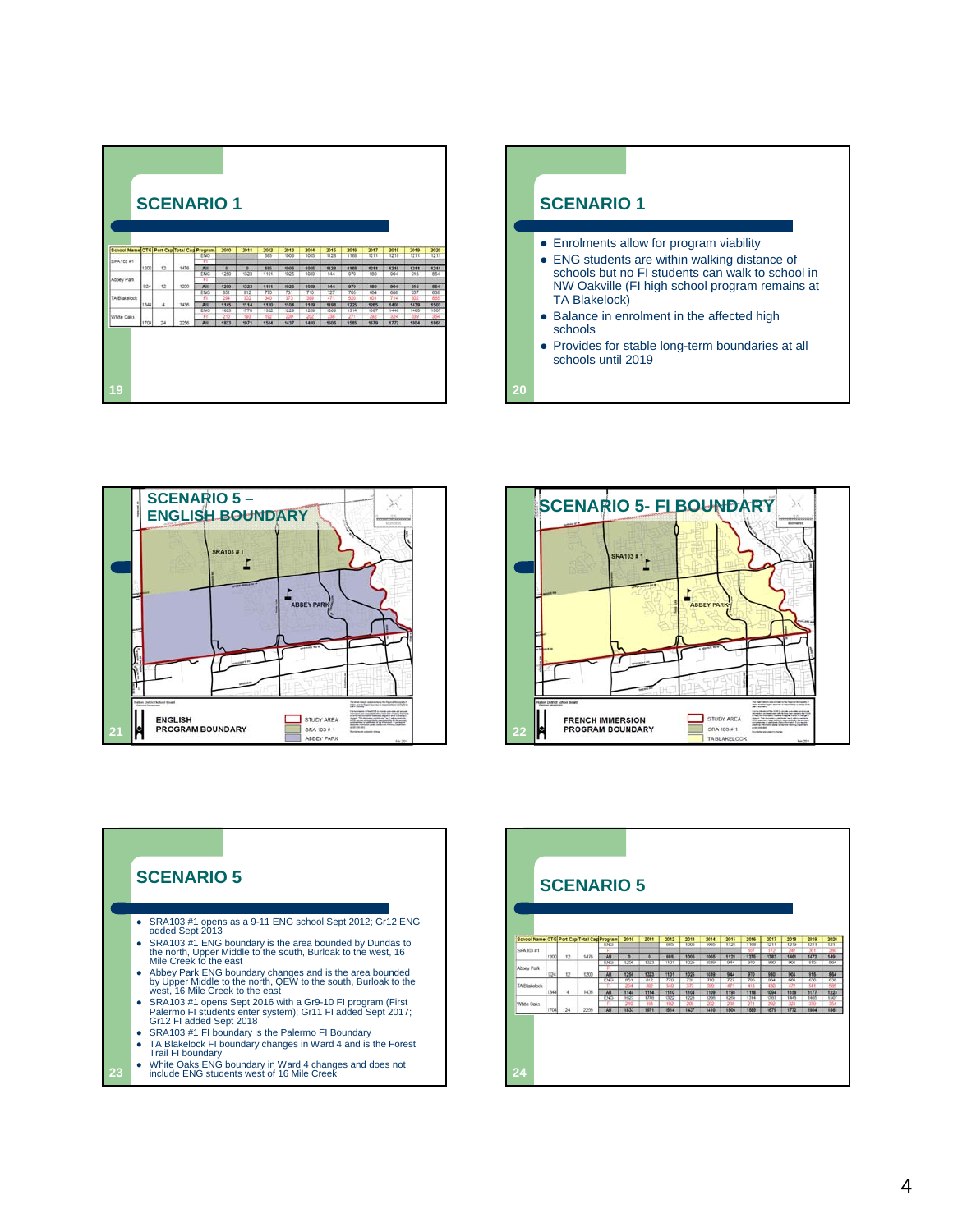#### **SCENARIO 5**

**25**

- **Enrolments allow for program viability with new** FI program starting 2016
- ENG students are within walking distance of schools, creation of new FI program at new high school keeps some FI students north of the QEW and within walking distance of a school
- Balance in enrolment in the affected high schools
- Provides for stable long-term boundaries at all schools until 2019